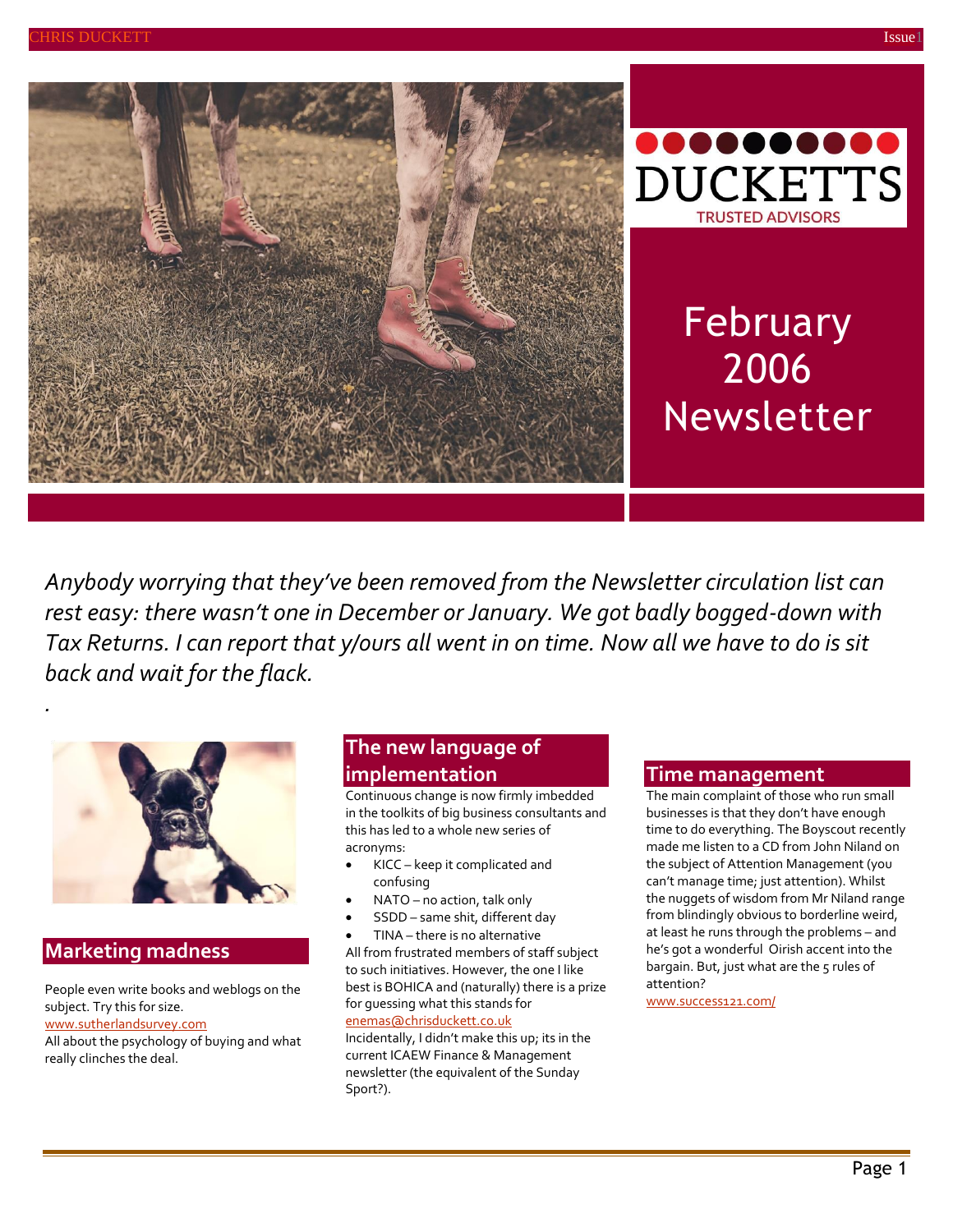## **Boyscout pocket money cut**

Accountants have always understood cost control, which is why Tax Returns are filed in January (Christmas is cancelled?). I was particularly impressed with the idea of issuing shares in my son's violin and then giving him a few shares every year for Christmas for the next 10 years. However, I discover that bank managers are as bad. The Boyscout is, of course, from a long line of said professionals and was recently telling the story of how he got a cut in pocket money when sterling came off the Gold Standard (or something like that). I'm sure we must be able to build in a similar (dis)incentive scheme at work.

### **Tinkering on**

The technical press has had a huge amount to say about the Chancellor's Pre Budget Report (that was issued before Christmas). His approach to tax mirrors his approach to the economy: it's all gone wrong, but it's somebody else's fault. The oddest thing (apart from the pensions debacle) is the story on Corporation Tax:

- A nil rate band of £10k was introduced in 2003 to "encourage enterprise"
- Loads of low-profit sole traders formed companies to take advantage of the effective £15k nil rate band this created (corporate + personal)
- The Treasury realised what it had done and called this tax evasion
- It then introduced the Non-Corporate Distribution (NCD) rules to fix the "problem". These rules are so obtuse, I never understood them.
- The PBR then abolishes the £10k band, making the NCD rules irrelevant, and putting tax back to 19% for profits up to £300k. Where it was before.
- As a random give-away, we go back to 50% First Year Allowances for plant and equipment from 1.4.06 (compared to 40% this year).

He's also had a fiddle with the Pre Owned Asset rules, but these are simply unworkable. Can anybody explain the logic of this to me? Or is that my mistake?

#### **The Ipod Generation**

I get confused by all these names and where exactly they start and finish. The Baby Boomers must start in 1945, but where exactly in the 1960s this period ends is a matter of debate. Anyway, the Boomers

have done well on free education and rising house prices, but pensions are now looking unhappy and healthcare is a lottery so somebody needs to fund the grey economy over the next 20 years. On past experience, those currently entering the workforce are the ones that will have to do the paying; the Ipod Generation:

- Insecure
- Pressurised
- Overtaxed
- Debt ridden

They've never had it so good. Don't let them forget.

## **1974 and all that**

As those who have attended our seminars will know, I regard 1974 as a tipping point in the UK's economy: the last tax and spend Labour Government came to power and we ended up begging money from the IMF a couple of years later. Under Open Government, the paperwork is now available for inspection:

#### [www.hm-](http://www.hm-treasury.gov.uk/about/information/foi_disclosures/foi_dis_imf_091205.cfm)

#### [treasury.gov.uk/about/information/foi\\_disclo](http://www.hm-treasury.gov.uk/about/information/foi_disclosures/foi_dis_imf_091205.cfm) [sures/foi\\_dis\\_imf\\_091205.cfm](http://www.hm-treasury.gov.uk/about/information/foi_disclosures/foi_dis_imf_091205.cfm)

All beautifully typed and annotated; I think it's fascinating, but maybe I've been working too hard. Are we heading the same way again?

#### **The Sage strikes first**

I was hoping to announce the launch of our new website in this edition of the Newsletter, but we've been pipped at the post by the Sage of Bishopswood:

#### <http://www.thestrengthsway.com/>

There's enough reading material on here to keep me amused for months. And some of the links are really good.

## **Bullitt points**

The US car industry has proved a microcosm of western business thinking over the last 50 years. I've waxed lyrical about the Chrysler turnaround of the early 80s and the death of cost plus pricing in the early 60s (Ford Mustang v. GM Corvette). The contest I have so far ignored was the US muscle car phenomenon of the late 60s where the Ford Mustang GT 390 appeared in the film Bullitt and proceeded to knock spots off the Dodge Charger 440 Magnum. One of the motoring columns recently compared the actual performance of the 2 cars and concluded that the Ford was a lacklustre lump held together by pop rivets and paint. The Dodge was the real thing (but ugly looking) and lost hands down in the sales race, thanks largely to Steve McQueen and the cool factor (pose value = coolness x no. of onlookers). The lesson, as always, is that whilst marketing is a triumph of substance over form, it makes all the difference to your profit.

#### **Tax disc on line**

We get to fight with government IT systems on a daily basis, so it was a revelation when I successfully taxed my car on line. All I needed was the car's registration number and reference (from the front of the log book) and the system knew that it had been insured and MOTd. The tax disc arrived in the post 3 days later. That's how it's supposed to be in the brave new world of e.government.

#### **Business cycles**

With the stock market rising almost as fast as it did before the Dotcom crash, there is (again) some talk about the end of boom and bust. The real lesson to be learned from previous cycles seems to be that British industry is far too slow to invest on the way up and then too keen to indulge in massive cost cutting on the way down. Finance directors are always happy to prune away discretionary spending on things like marketing and training, but these are the very things that generate future sales/wealth. Given that the current surge is dominated by big business, the small business economy is downright patchy. Now is the time to get your marketing strategy moving, particularly as most small businesses regard it as a luxury. And talk to your customers. Get the Boyscout to help.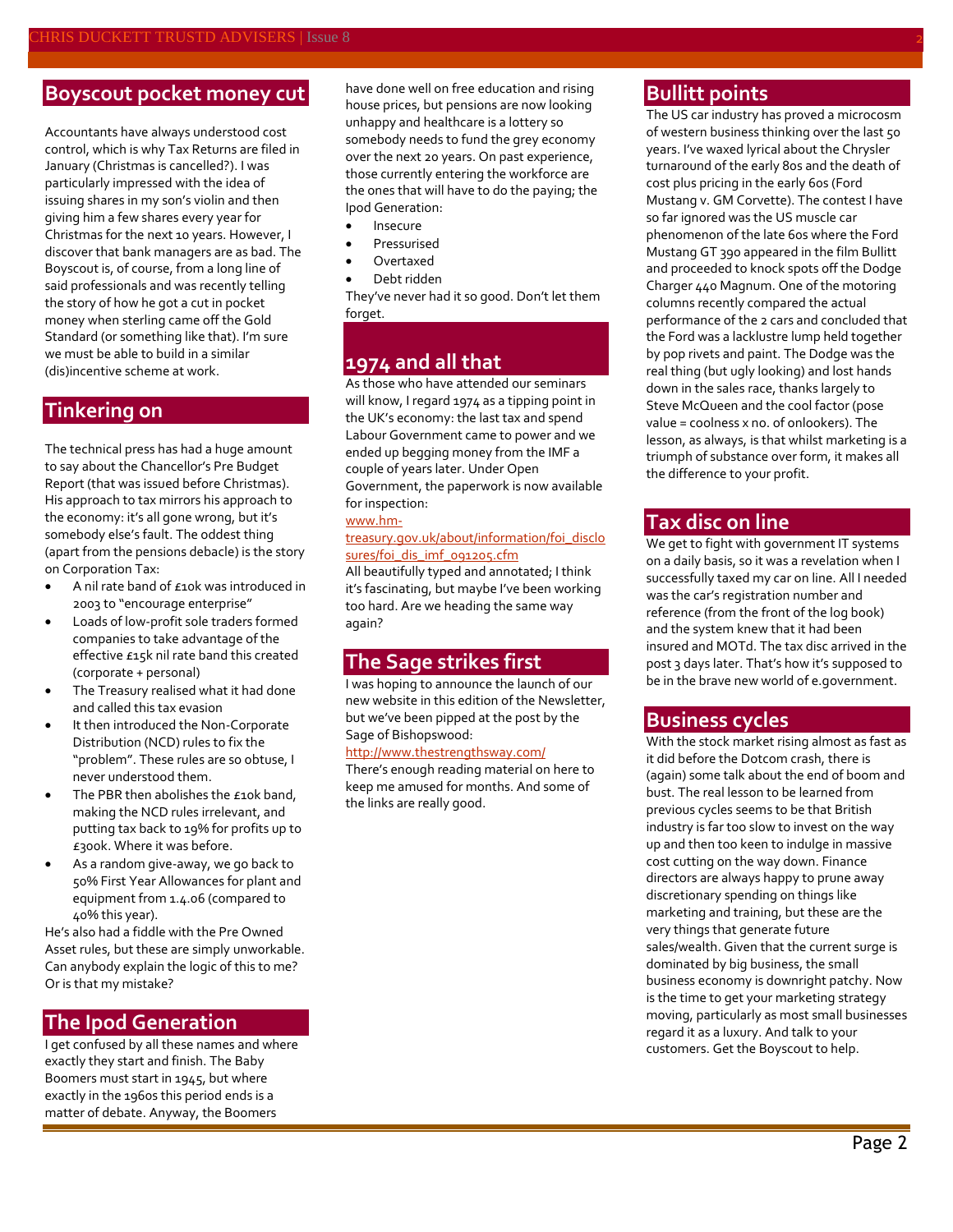#### **SA by Internet**

After the payroll year-end electronic filing debacle, I was expecting the Revenue's system to file Tax Returns over the internet to fall over. In the event, we filed about 240 Returns down the wire, although I think it got very hard to get onto the system during office hours in the last 2 weeks in January. The Revenue is expecting agents to file all their Returns on line by 2008, which may mean that any really complex Returns will have to be done by hand? Is that progress? The old ELS system was incredibly secure, but filing by internet certainly isn't. The system holds bank details for repayment purposes, so stand by for a major breach sometime soon.

#### **Your computer or mine?**

Bill Gates is so wealthy that his local tax office in the States has had to have a special computer to deal with his affairs alone. Presumably, it runs on Windows? There is some natural justice after all?

## **Disclaimer**

Inspectors' mantra: It's your dooty to please my booty?

- Be in control: the job does not control you – because you set your own boundaries
- Create time to think
- Don't be fazed by uncertainty and ambiguity
- Recognise when you're running on empty and give yourself time to recover Solid advice.

[http://business.timesonline.co.uk/tol/busines](http://business.timesonline.co.uk/tol/business/movers_and_shakers/executive_movers/article2948591.ece) [s/movers\\_and\\_shakers/executive\\_movers/art](http://business.timesonline.co.uk/tol/business/movers_and_shakers/executive_movers/article2948591.ece) [icle2948591.ece](http://business.timesonline.co.uk/tol/business/movers_and_shakers/executive_movers/article2948591.ece)

## **Arctic again**

The Court of Appeal presented us with the Christmas present we all wanted when the Revenue were ridiculed in the Arctic (husband & wife dividend) case. The Court told the Revenue (in no uncertain terms) that digging up legislation from the 1930s and then bullying taxpayers with it was no way to behave. Furthermore, the Revenue was refused leave to appeal to the House of Lords. Secure in its arrogance, the Revenue regards the decision as anomalous, and has indeed applied to the Lords for leave to appeal. This could take years?